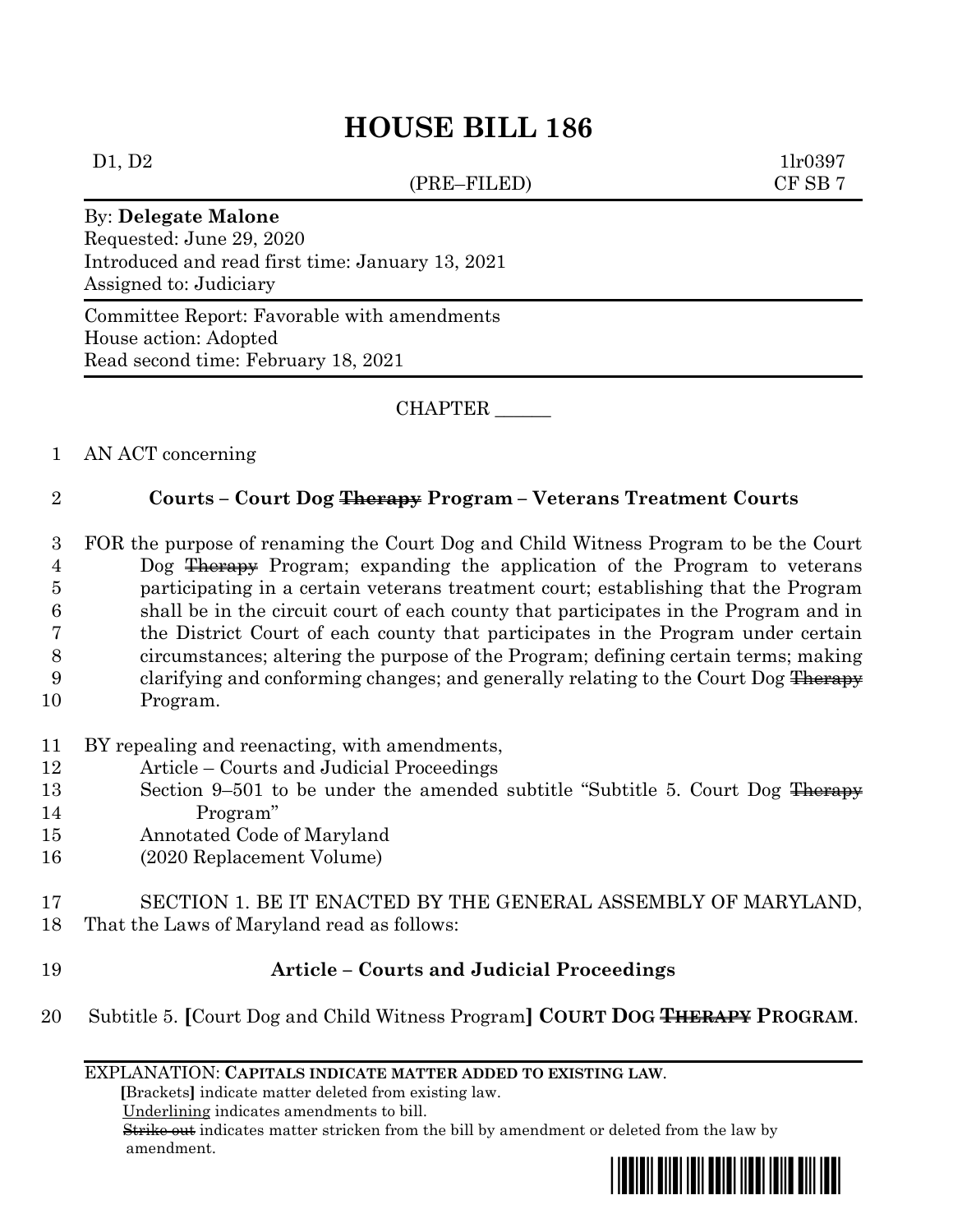|                     | $\overline{2}$              |     |                                                                                                     | <b>HOUSE BILL 186</b>                                                                                                                                                                                         |  |
|---------------------|-----------------------------|-----|-----------------------------------------------------------------------------------------------------|---------------------------------------------------------------------------------------------------------------------------------------------------------------------------------------------------------------|--|
| $\mathbf 1$         | $9 - 501.$                  |     |                                                                                                     |                                                                                                                                                                                                               |  |
| $\overline{2}$      | (a)                         | (1) |                                                                                                     | In this section the following words have the meanings indicated.                                                                                                                                              |  |
| 3<br>$\overline{4}$ |                             | (2) | "Child witness" means a witness who is a minor when the witness<br>testifies in a court proceeding. |                                                                                                                                                                                                               |  |
| $\overline{5}$      |                             | (3) |                                                                                                     | "Facility dog" means a dog that has:                                                                                                                                                                          |  |
| 6<br>7              |                             |     | (i)                                                                                                 | Graduated from a program of an assistance dog organization that<br>is a member of a nationally recognized assistance dog association; and                                                                     |  |
| 8                   |                             |     | (ii)                                                                                                | Been teamed with a facility dog handler.                                                                                                                                                                      |  |
| 9                   |                             | (4) |                                                                                                     | "Facility dog handler" means a person who has received training on:                                                                                                                                           |  |
| 10<br>11<br>12      | and                         |     | (i)                                                                                                 | Offering the person's animal for assistance purposes from an<br>organization accredited by Assistance Dogs International or an equivalent organization;                                                       |  |
| 13<br>14<br>15      | administration of justice.  |     | (ii)                                                                                                | Court protocol and policies, including the expected role of an<br>animal assistance team and how not to interfere with evidence collection or the effective                                                   |  |
| 16<br>17            | Program.                    | (5) |                                                                                                     | "Program" means the Court Dog [and Child Witness] THERAPY                                                                                                                                                     |  |
| 18                  |                             | (6) |                                                                                                     | "Therapy dog" means a dog that has:                                                                                                                                                                           |  |
| 19<br>20            | who need emotional support; |     | (i)                                                                                                 | Received training to provide affection and comfort to individuals                                                                                                                                             |  |
| 21                  |                             |     | (ii)                                                                                                | Been teamed with a therapy dog handler; and                                                                                                                                                                   |  |
| 22<br>$^{23}$<br>24 |                             |     | (iii)                                                                                               | Graduated from a program operated by an organization<br>1.<br>that registers or certifies therapy dogs and their handlers to meet or exceed the standards<br>of practice in animal–assisted interventions; or |  |
| 25<br>26            |                             |     |                                                                                                     | 2.<br>Been specially trained to provide emotional support to<br>witnesses testifying in judicial proceedings without causing a distraction.                                                                   |  |
| $27\,$              |                             | (7) |                                                                                                     | "Therapy dog handler" means a person who has received training on:                                                                                                                                            |  |
| 28<br>29            |                             |     | (i)                                                                                                 | Offering the person's animal for assistance purposes from an<br>organization that insures, registers, or certifies therapy dogs and their handlers; and                                                       |  |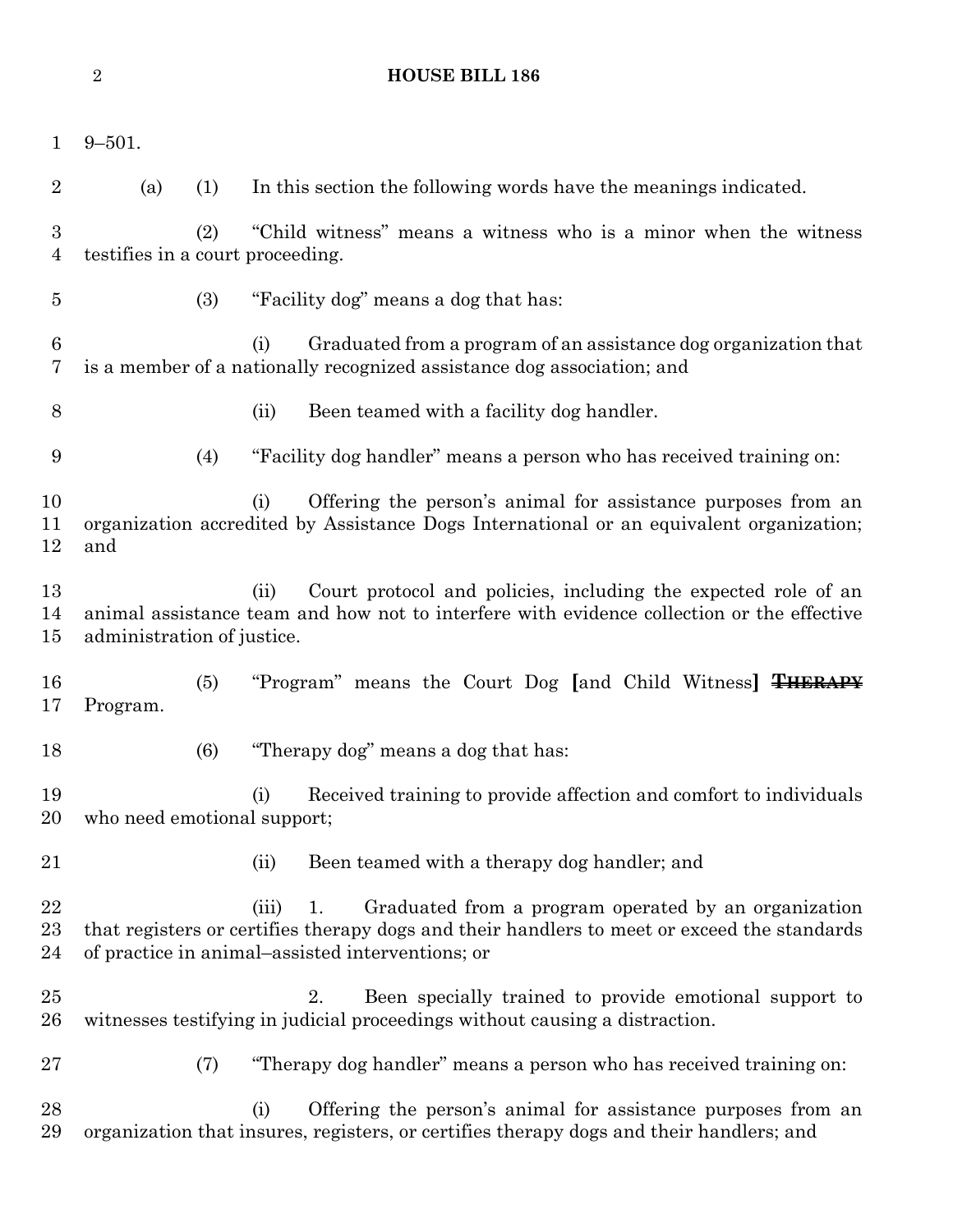(ii) Court protocol and policies, including the expected role of an animal assistance team and how not to interfere with evidence collection or the effective administration of justice.

 **(8) "VETERAN" MEANS A PERSON WHO SERVED ON ACTIVE DUTY IN THE ARMED FORCES UNIFORMED SERVICES OF THE UNITED STATES, OTHER THAN FOR TRAINING, AND WAS DISCHARGED OR RELEASED UNDER CONDITIONS OTHER THAN DISHONORABLE.**

 **(9) "VETERANS TREATMENT COURT" MEANS A COURT–SUPERVISED, COMPREHENSIVE, AND VOLUNTARY TREATMENT–BASED PROGRAM FOR VETERANS.**

- (b) (1) There is a Court Dog **[**and Child Witness**] THERAPY** Program.
- (2) The Program shall be **[**in**]:**

 **(I) IN** the circuit court of each county that participates in the Program**; AND**

 **(II) IN THE DISTRICT COURT OF EACH COUNTY THAT PARTICIPATES IN THE PROGRAM, IF THE DISTRICT COURT OFFERS A VETERANS TREATMENT COURT PROGRAM**.

(3) Participation in the Program shall be voluntary.

 (4) A participating court shall adhere to the procedures adopted in accordance with this section by the Administrative Office of the Courts.

(c) The **[**purpose**] PURPOSES** of the Program **[**is**] ARE** to**:**

 **(1) IN A CIRCUIT COURT THAT PARTICIPATES IN THE PROGRAM,** provide a facility dog or therapy dog to a child witness in **[**any**] THE** circuit court proceeding or other related court process, meeting, or interview in the State, including:

 **[**(1)**] (I)** An in camera review or other interaction with a judge or a magistrate;

 **[**(2)**] (II)** A meeting with an attorney, best interest attorney, privilege attorney, or other specialized attorney; or

- 
- **[**(3)**] (III)** A meeting with a custody evaluator**; AND**

 **(2) IN A CIRCUIT COURT OR DISTRICT COURT THAT OFFERS A VETERANS TREATMENT COURT PROGRAM, PROVIDE A FACILITY DOG OR THERAPY DOG TO A VETERAN PARTICIPATING IN A VETERANS TREATMENT COURT**